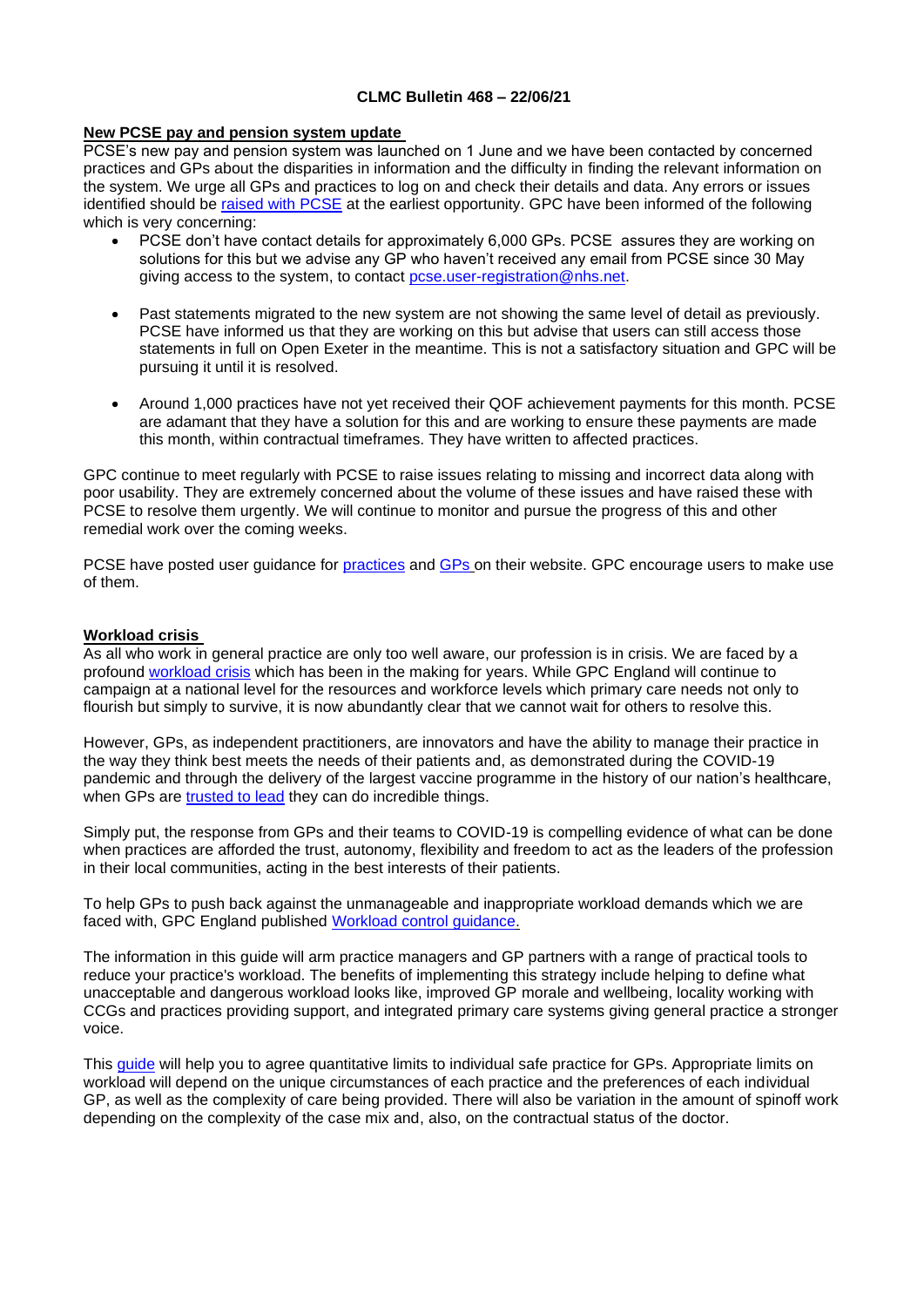# **GP appointment data**

The [GP appointment data for April](https://digital.nhs.uk/data-and-information/publications/statistical/appointments-in-general-practice/april-2021) in England was published with revised data so that it now also includes COVID vaccinations delivered via general practices. The figures for April 2021 (23.8 million) are very similar to those in April 2019 (23.85 million), but with an additional 7.5 million appointments for COVID-19 vaccinations.

There were also more appointments being seen within the same or next day (13.1m vs 11.8m), and within a week (18.2m vs 16.2m), compared to April 2019 as well despite the additional workload from the COVID vaccination programme.

This highlights the immense pressures that GPs and their teams continue to operate under, as they battle to provide care to their communities alongside the ever-increasing workload generated by the pandemic and associated backlog of patients needing care.

It is testament to general practice that in April, the majority of appointments were done the same day as booking. The number of consultations taking place after a two-to-seven day wait is going up, which is a sign that practices are responding appropriately to the needs of their patients who want to wait for a specific timed appointment, often face-to-face. However, it could also be an indicator that practices are struggling to meet same day requests, and illustrates the serious toll that increased patient demand is having on surgeries across the country, and how much harder it is for GPs to give patients the timely care they need. Read the full GPC statement [here](https://www.bma.org.uk/bma-media-centre/cracks-are-starting-to-show-crisis-in-primary-care-can-no-longer-be-ignored-says-bma-in-response-to-gp-appointment-data) and on their [twitter page.](https://twitter.com/BMA_GP/status/1405483074201210881?s=20)

#### **Long-covid and weight management enhanced services**

NHSEI have published two new [enhanced services,](https://www.england.nhs.uk/publication/update-to-gp-contract-arrangements-for-2021-22/) relating to [long-Covid](https://www.england.nhs.uk/publication/enhanced-service-specification-long-covid-2021-22/) and [weight management.](https://www.england.nhs.uk/publication/enhanced-service-specification-weight-management-2021-22/) In addition, and following GPC lobbying, they have also confirmed a further welcome extension to pay the full sessional payment to PCN clinical directors, recognising the significant workload they have been carrying.

Whilst the additional support for practices to help care for patients with long-Covid has some merit, it does not recognise the need for support for those in the general practice workforce who need access to occupational health services, or practices that need financial support to enable them to better help colleagues on prolonged sick leave. This must still be addressed if we are to reduce the loss of much needed members of our workforce.

The weight management enhanced service will present practices with additional work at a time when practices are already stretched to the limit. GPC also have concerns that this service specification is overly bureaucratic, further micromanages clinical consultations, is clinically flawed and demonstrates a lack of trust in GPs and their teams to do what is best for patients. Furthermore, it is not clear that local weight management services have the necessary capacity to respond to increased referrals. This could have been an opportunity for NHSE/I to demonstrate their commitment to be less directive and for government to take much more meaningful steps to address the underlying factors that lead to obesity, but they have failed to do that. You can read the GPC [press statement](https://www.bma.org.uk/bma-media-centre/weight-management-enhanced-service-in-england-flawed-says-bma-gp-chair) on this.

# **Long COVID NHS plan for 2021/22**

NHSE/I has published a [Long COVID plan for 2021/22](https://www.england.nhs.uk/coronavirus/publication/long-covid-the-nhs-plan-for-2021-22/) which outlines the 10 key next steps to be taken to support those suffering from long COVID. The plan is underpinned by a £100million investment, £30million of which will go towards the enhanced service, highlighted above, for general practice to support patients with long COVID. The remaining £70million will be used to expand other NHS long COVID services and establish 15 new ['paediatric hubs' to coordinate care for children and young people](https://www.england.nhs.uk/2021/06/nhs-sets-up-specialist-young-peoples-services-in-100-million-long-covid-care-expansion/) who are suffering from the condition. These hubs will have specialists who can directly treat the children and young people, advise GPs or others caring for them or refer them into other specialist services and clinics. The plan, which builds on the [five-point plan](http://tracking.vuelio.co.uk/tracking/click?d=MtsCQaNFFMbnYRX7NKOrdYvDLxKvOVAerlOEDOG6fulaf6e_ZZDzMNBjlb1SXRD8it2-KlCojZ9AscyBbWZOmfvyh6ShohWGJEJRoXyv2h2SukgnVCvHRHANOwPbP3h6iX_zM9xn9r-sxxQ1a4Pw39xTgZ2PVrEZ6ROaPnp4XkvDochifmqj2WG994aYq46-fQ2) for long COVID support outlined by NHSE/I last year, also highlights the need for equity of access, outcomes and experience in long COVID support.

However, GPC remain concerned about the need for more help for members of the workforce with long COVID and for practices that need to support them, and continue to [call for the government to provide a](https://www.bma.org.uk/bma-media-centre/bma-backs-calls-for-long-covid-compensation-scheme)  [compensation scheme](https://www.bma.org.uk/bma-media-centre/bma-backs-calls-for-long-covid-compensation-scheme) to support healthcare staff and their families who are living with long COVID.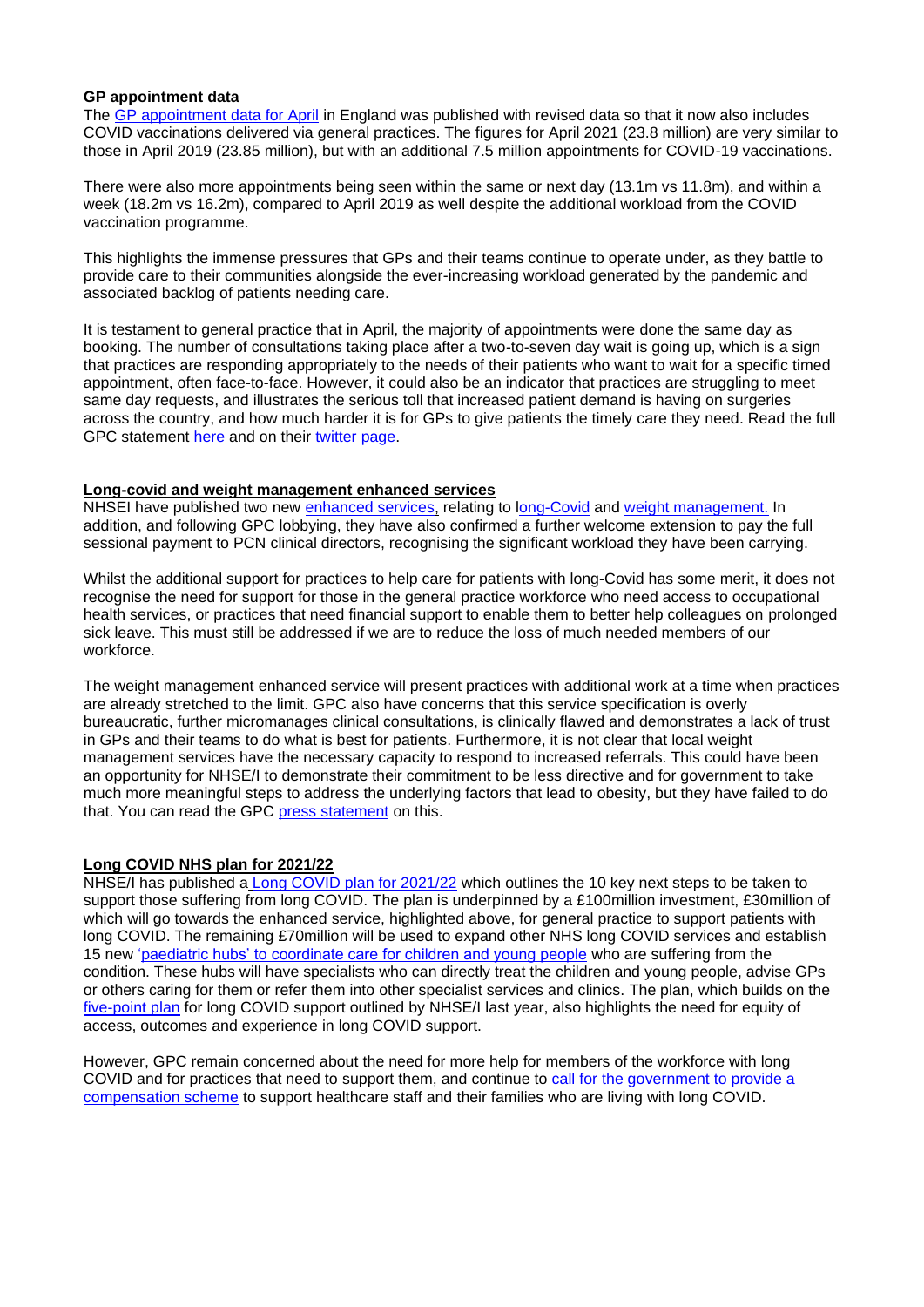#### **PCN handbook**

The new PCN handbook for 2021/22 has now been published and is available on the [BMA website.](https://www.bma.org.uk/advice-and-support/gp-practices/primary-care-networks/primary-care-networks-pcns) The handbook has been updated to include the changes agreed as part of the [2021/22 GP contract,](https://www.bma.org.uk/pay-and-contracts/contracts/gp-contract/gp-contract-england-202122) including additional ARRS workforce and new PCN service specifications, as well as other operational aspects. The full service specification setting out the requirements of the PCN DES for 2021/22, as well as further guidance, is also available from [NHS England.](https://www.england.nhs.uk/gp/investment/gp-contract/)

## **Time to end NHSE/I directive letters**

In a recent [letter to the Secretary of State for Health and Social Care](https://www.bma.org.uk/media/4131/bma-gpc-letter-to-sos-may-18-2021.pdf) in England and a follow up urgent meeting with him, GPC stated a need to see an end to directive letters from NHSE/I, and instead allow practices and other GP services to provide patient care in the most appropriate manner, meeting the reasonable needs of their patients and based on their knowledge of their local communities.

It is, therefore, positive to see affirmation that GPC are starting to be heard. GPC have now received a [reply](https://bma-mail.org.uk/t/JVX-7F22V-JCJOU4-4H6JW6-1/c.aspx) from the Secretary of State, in which he 'thanked all general practice staff for the incredible work we have been doing since the start of the pandemic to deliver essential care and support to all patients', acknowledged the pressures the profession is facing and also confirmed the intention to 'move away' from the use of SOPs as 'we transition further out of the pandemic.' This was further reiterated by NHSE/I in their bulletin issued on [15.6.21](http://createsend.com/t/d-2E8F64C5CA04E2AC2540EF23F30FEDED) which says their current approach is a temporary one not a permanent fixture and that when the government is finally able to move to Step 4 of its easing of lockdown plan, now potentially in July, the need for SOPs could end. They were also clear that SOPs are only guidance, not contractual documents, something we have made clear to practices.

In addition, in a recent interview in [Pulse,](https://www.pulsetoday.co.uk/views/pulse-pcn/vaccines-minister-we-recognise-the-pressure-caused-by-the-vaccination-programme/) Nadhim Zahawi MP, the vaccines minister in England, talked about the 'tireless dedication' of everyone in Primary Care involved in the vaccination programme, recognising how much pressure it had placed the profession under.

These are all small but positive steps in the right direction but there is clearly much more that they need to do.

#### **COVID-19 vaccination programme**

GPC [guidance page about the COVID-19 vaccination programme.](https://www.bma.org.uk/advice-and-support/covid-19/gp-practices/covid-19-vaccination-programme)

**Acceleration of second doses for cohort 10 and plans for inviting the remainder of cohort 12** NHSE/I has published a letter advising that [appointments for a second dose of the COVID-19 vaccine will be](https://www.england.nhs.uk/coronavirus/publication/acceleration-of-second-doses-for-cohort-10-and-plans-for-inviting-the-remainder-of-cohort-12/)  [brought forward from 12 to 8 weeks for the remaining people in cohort 10](https://www.england.nhs.uk/coronavirus/publication/acceleration-of-second-doses-for-cohort-10-and-plans-for-inviting-the-remainder-of-cohort-12/) (40-49 year olds) who have yet to receive their second dose.

The letter also includes an update on inviting the remainder of cohort 12 (18-24 year olds) to book their COVID-19 vaccinations, availability of support to meet challenges to system capacity and information about a webinar to discuss the new developments.

[People aged 18 and over in England](https://www.england.nhs.uk/2021/06/nhs-invites-all-adults-to-get-a-covid-jab-in-final-push/) are now eligible and will be invited to book their vaccination appointments through the [National Booking Service](https://www.nhs.uk/conditions/coronavirus-covid-19/coronavirus-vaccination/book-coronavirus-vaccination/) or by calling 119. It is expected that all adults in England will shortly be eligible to book an appointment. However, there are concerns that the limitations on availability of Pfizer and Moderna vaccination will mean many young adults will have to wait a number of weeks before being able to get this much needed protection.

#### **Funding and support for COVID-19 vaccination sites**

The NHSE/I document on [funding and support available for PCN and Community Pharmacy-led COVID-19](https://www.england.nhs.uk/coronavirus/publication/further-funding-and-support-for-pcn-and-community-pharmacy-led-covid-19-vaccination-sites/)  [vaccination sites,](https://www.england.nhs.uk/coronavirus/publication/further-funding-and-support-for-pcn-and-community-pharmacy-led-covid-19-vaccination-sites/) asked CCGs to seek to minimise any burden associated with locally commissioned services where these do not support COVID-19 vaccination and COVID-19 related activities.

# **Vaccine data**

Nearly [73 million doses of COVID-19 vaccines](https://coronavirus.data.gov.uk/details/vaccinations) have now been delivered in the UK, and over 30 million have also received their second dose. Over 70% of all doses have been delivered by general practice teams. It is through the hard work and dedication of GPs and their staff that the UK is emerging from the restrictions imposed by the coronavirus crisis.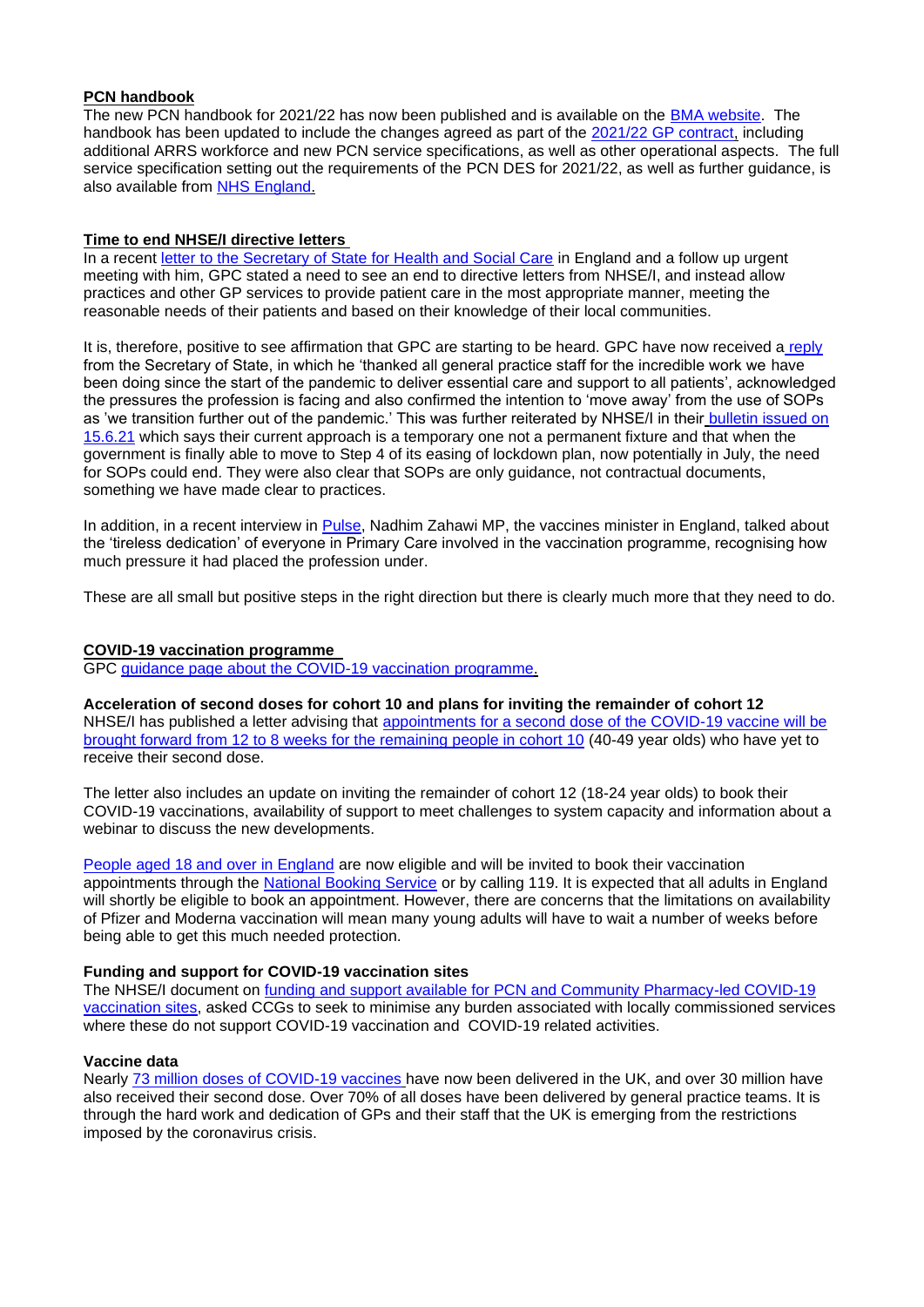#### **Delay in roll-out of patient data sharing programme (GPDPR)**

It was announced in the **Parliamentary health questions that the planned roll-out of the GP Data for Planning** and Research (GPDPR) in England would be delayed by two months, from 1 July to 1 September 2021.

Following the announcement, GPC have had exploratory meetings with NHS digital to consider next steps, and will continue to work with them, to ensure that there are appropriate safeguards in place as to how the data collected is used, and that the views of the profession are represented in all discussions pertaining to patient data. We will update you as soon as possible as we are aware that time is still ticking for patient communications.

Read the full GPC statement about the announcement to delay [here](https://www.bma.org.uk/bma-media-centre/bma-says-ministers-listened-to-association-s-call-to-delay-roll-out-of-the-patient-data-sharing-programme-and-it-was-the-right-thing-to-do)

#### **[BMA COVID-19 guidance](https://www.bma.org.uk/advice-and-support/covid-19)**

Read the GPC [COVID-19 toolkit for GPs and practices,](https://www.bma.org.uk/advice-and-support/covid-19/practical-guidance/covid-19-toolkit-for-gps-and-gp-practices) which provides comprehensive guidance for practices to manage contractual issues and service provision during the coronavirus pandemic. There is also guidance on the following topics:

- [Model terms of engagement for a GP providing temporary COVID-19 services](https://www.bma.org.uk/advice-and-support/covid-19/your-contract/covid-19-model-terms-for-gps)
- [Terms and conditions for sessional GPs](https://www.bma.org.uk/advice-and-support/covid-19/your-contract/covid-19-your-terms-and-conditions/your-terms-and-conditions-sessional-gps)
- [Risk assessments](https://www.bma.org.uk/advice-and-support/covid-19/your-health/covid-19-risk-assessment)

You can access all the BMA guidance on COVID-19, including ethical guidance, [here](https://www.bma.org.uk/advice-and-support/covid-19)

### **Proposed changes to annual complaints collection (K041b form)**

NHS Digital has published their [response to their consultation on the proposed changes to the annual](https://nhs-digital.citizenspace.com/workforce/consultation-on-changes-to-the-data-on-written-com/)  [complaints collection \(K041b\)](https://nhs-digital.citizenspace.com/workforce/consultation-on-changes-to-the-data-on-written-com/) and the plan for its reintroduction. These changes were initiated by the GP bureaucracy review NHS Digital paused the collection of the 2019/20 KO14B form, from general and dental practices, but have now confirmed that collections will resume from the 9 August to capture complaints recorded in 2020/21. The NHSD response sets out:

- A range of simplifying changes that will be introduced some will commence at the next collection whilst others will commence at future collections.
- There will be an extended 12 week collection window for the next collection
- Improvements to the portal to address specific technical issues that previously occurred, which should make the experience of uploading the return easier.

#### **Reminder: Deadline for THE EU SETTLEMENT Scheme – 30 June**

The deadline for applications to be made to the EU Settlement Scheme (EUSS) is 30 June 2021.

If you are a doctor currently in the UK and arrived before the 31 December 2020, you must apply by 30 June. It is free of charge, and in applying and being granted pre-settled or settled status, you will have secured your rights to continue living and working in the UK.

In addition, an application must be made for every eligible child within your family. If you and your family members have lived in the UK for many years or have a permanent residence document or EEA Biometric Residence Card (BRC), you still need to apply to the EUSS (or apply for British citizenship) to secure your existing rights in the UK. [Apply on GOV.UK](https://response.smartcdn.co.uk/homeofficeR4/mailresponse.asp?tid=20538&em=13608104&turl=https://www.gov.uk/settled-status-eu-citizens-families/applying-for-settled-status) and check your immigration status [here.](https://www.gov.uk/view-prove-immigration-status)

# **GPC UK and GPC England committee pages**

Read more about the work and priorities of [GPCUK](https://www.bma.org.uk/what-we-do/committees/general-practitioners-committee/general-practitioners-committee-uk-overview) and [GPC England](https://www.bma.org.uk/what-we-do/committees/general-practitioners-committee/england-general-practitioners-committee) in the newly updated committee pages, which also includes surveys undertaken, membership of the committee, meeting dates and a link to the GP [practices](https://www.bma.org.uk/advice-and-support/gp-practices) page.

You can also follow on twitter: [General Practice \(@BMA\\_GP\) / Twitter](https://twitter.com/bma_gp?lang=en)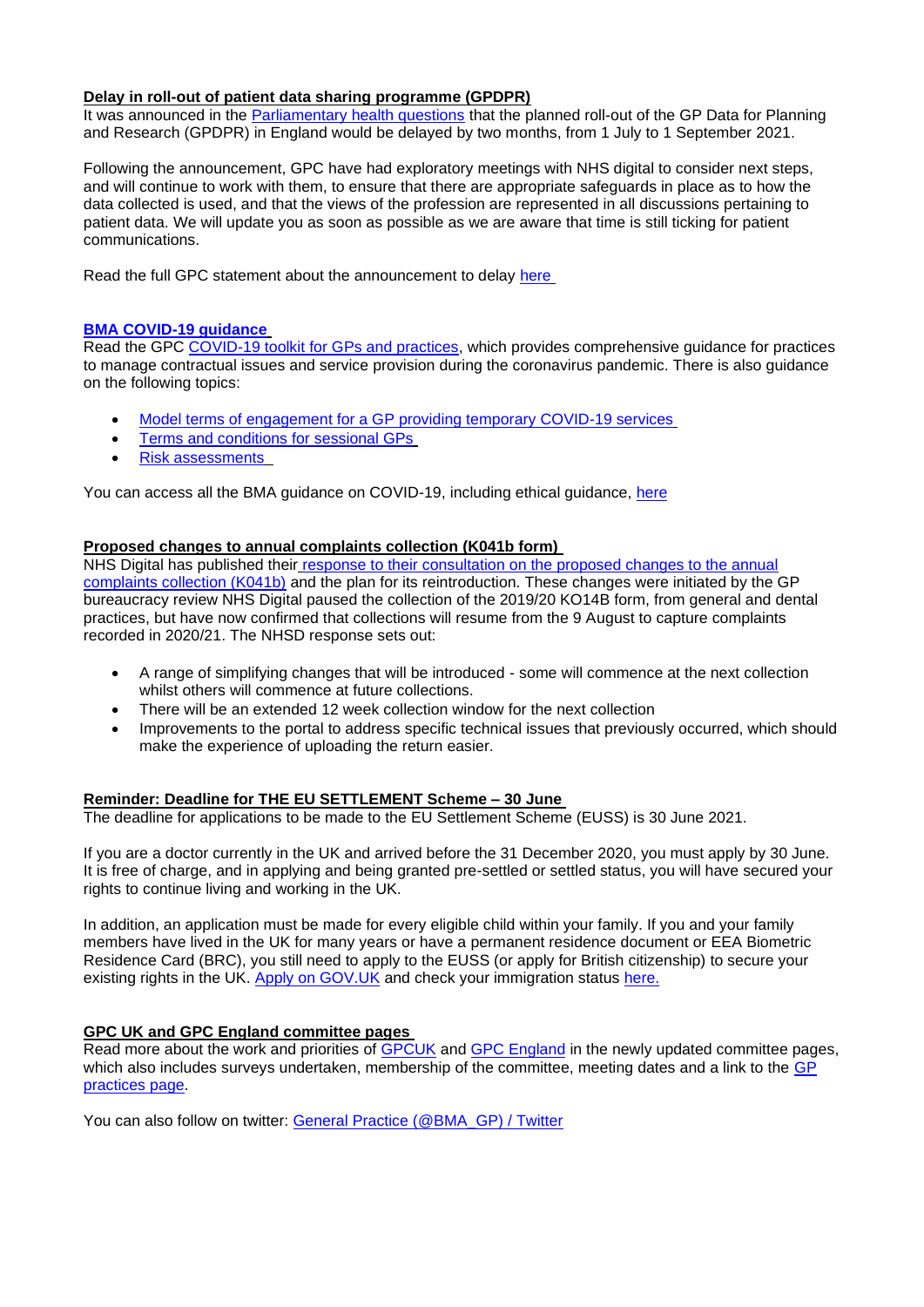# **Specialist and Professional Committee elections**

Nominations for the Specialist and Professional Committee elections are now open for the following committees:

- [Private Practice Committee \(PPC\)](https://www.bma.org.uk/what-we-do/committees/private-practice-committee/private-practice-committee-overview)
- [Professional Fees Committee \(PFC\)](https://www.bma.org.uk/what-we-do/committees/professional-fees-committee/professional-fees-committee-overview)
- [Committee of Medical Managers \(CMM\)](https://www.bma.org.uk/what-we-do/committees/committee-for-medical-managers/committee-for-medical-managers-overview)
- [Civil and Public Services Committee \(CPSC\)](https://www.bma.org.uk/what-we-do/committees/civil-and-public-services-committee/civil-and-public-services-committee-overview)
- [Armed Forces Committee \(AFC\)](https://www.bma.org.uk/what-we-do/committees/armed-forces-committee/armed-forces-committee-overview)

The deadline for nominations is 12pm Wednesday 7 July 2021. For more information about the roles please visit the committee webpages linked above.

To participate in any of the elections, you must hold the relevant position for the specified seat. You must also register for a [BMA web account](https://www.bma.org.uk/about-us/about-the-bma/bma-website/bma-website-help) to use the online election system if you do not already have one.

To submit your nomination in any of the above elections please login to the BMA's [election system.](https://elections.bma.org.uk/)

If you have any queries regarding the election process, please contact [elections@bma.org.uk.](mailto:elections@bma.org.uk)

# **BMA moral distress report launch**

The BMA has published its policy paper on moral distress and moral injury, titled *Moral distress and moral injury, recognising and tackling it for UK doctors.* The report, and its key points, can be accessed [here.](https://www.bma.org.uk/advice-and-support/nhs-delivery-and-workforce/creating-a-healthy-workplace/moral-distress-in-the-nhs-and-other-organisations)

The report includes:

- a definition of the terms 'moral distress' and moral injury'
- the findings of the recent BMA survey of UK doctors on moral distress and moral injury
- the impact of COVID-19
- recommendations, both structural and individual, on tackling moral distress

The report is also being promoted via social media, including [twitter.](https://twitter.com/TheBMA?ref_src=twsrc%5Egoogle%7Ctwcamp%5Eserp%7Ctwgr%5Eauthor)

If you have any questions on the report, please get in contact with the BMA's ethics & human rights team at [dnorcliffe-brown@bma.org.uk.](mailto:dnorcliffe-brown@bma.org.uk)

#### **Community Health and Wellbeing Worker at level 3 apprenticeship standard: demand scoping for employers**

Public Health England is working with a Trailblazer group of employers to develop a Community Health and Wellbeing Worker apprenticeship at level 3, which they are hoping will be approved for delivery this summer.

Community Health and Wellbeing Workers are a rapidly expanding workforce supporting the increasing emphasis across government departments on improving the health of local people and communities by preventing poor health and tackling inequalities. Their work is informed by the wider social determinants of health, such as the social, cultural, political, economic, commercial and environmental factors that shape the conditions in which people are born, grow, live, work and age. Typical job titles include:

- Health Trainer
- Care or Service Navigator
- Social Prescribing Link Worker
- Community Connector
- **Live Well Coach**
- Community Health Champion

A full overview of the occupation is available on [GOV.UK](https://eur01.safelinks.protection.outlook.com/?url=https%3A%2F%2Fwww.gov.uk%2Fgovernment%2Fpublications%2Fapprenticeships-that-support-public-health-careers%2Fapprenticeships-that-support-public-health-careers-2021-status-update--2%23in-development&data=04%7C01%7Cdenise.orange%40phe.gov.uk%7C87ad683844994cf59e2d08d92fe8035a%7Cee4e14994a354b2ead475f3cf9de8666%7C0%7C0%7C637593495801132131%7CUnknown%7CTWFpbGZsb3d8eyJWIjoiMC4wLjAwMDAiLCJQIjoiV2luMzIiLCJBTiI6Ik1haWwiLCJXVCI6Mn0%3D%7C1000&sdata=8MmKz%2FWzn4%2FTtjd8tSszv2S%2FhnU%2F2YtKoDxgvYHgtNs%3D&reserved=0) as part of the collection: [apprenticeships that](https://eur01.safelinks.protection.outlook.com/?url=https%3A%2F%2Fwww.gov.uk%2Fgovernment%2Fcollections%2Fapprenticeships-that-support-public-health-careers&data=04%7C01%7Cdenise.orange%40phe.gov.uk%7C87ad683844994cf59e2d08d92fe8035a%7Cee4e14994a354b2ead475f3cf9de8666%7C0%7C0%7C637593495801142092%7CUnknown%7CTWFpbGZsb3d8eyJWIjoiMC4wLjAwMDAiLCJQIjoiV2luMzIiLCJBTiI6Ik1haWwiLCJXVCI6Mn0%3D%7C1000&sdata=75sWO0x2ct3C18lSnm7XM3QRKVqbJjtzXElg86IzdSw%3D&reserved=0)  [support public health careers.](https://eur01.safelinks.protection.outlook.com/?url=https%3A%2F%2Fwww.gov.uk%2Fgovernment%2Fcollections%2Fapprenticeships-that-support-public-health-careers&data=04%7C01%7Cdenise.orange%40phe.gov.uk%7C87ad683844994cf59e2d08d92fe8035a%7Cee4e14994a354b2ead475f3cf9de8666%7C0%7C0%7C637593495801142092%7CUnknown%7CTWFpbGZsb3d8eyJWIjoiMC4wLjAwMDAiLCJQIjoiV2luMzIiLCJBTiI6Ik1haWwiLCJXVCI6Mn0%3D%7C1000&sdata=75sWO0x2ct3C18lSnm7XM3QRKVqbJjtzXElg86IzdSw%3D&reserved=0)

To support the national uptake of the Community Health and Wellbeing Worker apprenticeship, Health Education England intends to run a national procurement to source both national and regional providers. To enable this, they are asking employers to indicate their future workforce demand through completing this survey by midday on Monday 19 July: [https://healtheducationyh.onlinesurveys.ac.uk/community-health](https://eur01.safelinks.protection.outlook.com/?url=https%3A%2F%2Fhealtheducationyh.onlinesurveys.ac.uk%2Fcommunity-health-wellbeing-worker-apprenticeship-dema&data=04%7C01%7Cdenise.orange%40phe.gov.uk%7C87ad683844994cf59e2d08d92fe8035a%7Cee4e14994a354b2ead475f3cf9de8666%7C0%7C0%7C637593495801142092%7CUnknown%7CTWFpbGZsb3d8eyJWIjoiMC4wLjAwMDAiLCJQIjoiV2luMzIiLCJBTiI6Ik1haWwiLCJXVCI6Mn0%3D%7C1000&sdata=Mrh8cvZlU1taIpnDEagOf1Okx6OFZo43t2dlhubR%2BTc%3D&reserved=0)[wellbeing-worker-apprenticeship-dema](https://eur01.safelinks.protection.outlook.com/?url=https%3A%2F%2Fhealtheducationyh.onlinesurveys.ac.uk%2Fcommunity-health-wellbeing-worker-apprenticeship-dema&data=04%7C01%7Cdenise.orange%40phe.gov.uk%7C87ad683844994cf59e2d08d92fe8035a%7Cee4e14994a354b2ead475f3cf9de8666%7C0%7C0%7C637593495801142092%7CUnknown%7CTWFpbGZsb3d8eyJWIjoiMC4wLjAwMDAiLCJQIjoiV2luMzIiLCJBTiI6Ik1haWwiLCJXVCI6Mn0%3D%7C1000&sdata=Mrh8cvZlU1taIpnDEagOf1Okx6OFZo43t2dlhubR%2BTc%3D&reserved=0) . Please email [sp-phskf@phe.gov.uk](mailto:sp-phskf@phe.gov.uk) if you have any questions.